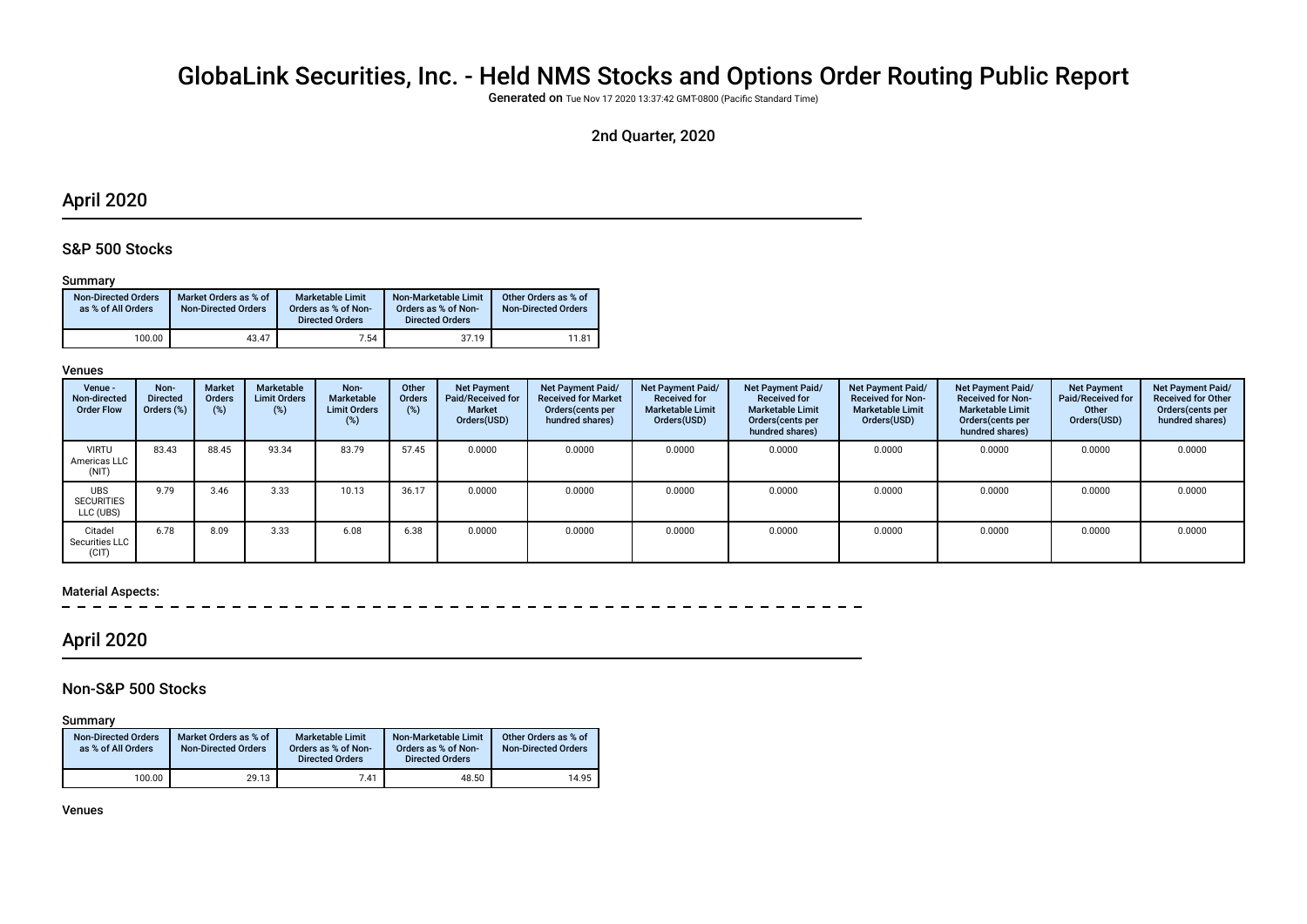| Venue -<br>Non-directed<br><b>Order Flow</b> | Non-<br><b>Directed</b><br>Orders (%) | <b>Market</b><br>Orders<br>(%) | Marketable<br><b>Limit Orders</b><br>(%) | Non-<br>Marketable<br><b>Limit Orders</b><br>$(\%)$ | Other<br>Orders<br>(%) | Net Payment<br>Paid/Received for<br>Market<br>Orders(USD) | <b>Net Payment Paid/</b><br><b>Received for Market</b><br>Orders(cents per<br>hundred shares) | Net Payment Paid/<br><b>Received for</b><br><b>Marketable Limit</b><br>Orders(USD) | Net Payment Paid/<br><b>Received for</b><br><b>Marketable Limit</b><br>Orders(cents per<br>hundred shares) | Net Payment Paid/<br><b>Received for Non-</b><br><b>Marketable Limit</b><br>Orders(USD) | Net Payment Paid/<br><b>Received for Non-</b><br><b>Marketable Limit</b><br>Orders(cents per<br>hundred shares) | <b>Net Payment</b><br>Paid/Received for<br>Other<br>Orders(USD) | Net Payment Paid/<br><b>Received for Other</b><br>Orders(cents per<br>hundred shares) |
|----------------------------------------------|---------------------------------------|--------------------------------|------------------------------------------|-----------------------------------------------------|------------------------|-----------------------------------------------------------|-----------------------------------------------------------------------------------------------|------------------------------------------------------------------------------------|------------------------------------------------------------------------------------------------------------|-----------------------------------------------------------------------------------------|-----------------------------------------------------------------------------------------------------------------|-----------------------------------------------------------------|---------------------------------------------------------------------------------------|
| <b>VIRTU</b><br>Americas LLC<br>(NIT)        | 51.50                                 | 52.69                          | 66.67                                    | 49.06                                               | 49.58                  | 0.0000                                                    | 0.0000                                                                                        | 0.0000                                                                             | 0.0000                                                                                                     | 0.0000                                                                                  | 0.0000                                                                                                          | 0.0000                                                          | 0.0000                                                                                |
| <b>UBS</b><br><b>SECURITIES</b><br>LLC (UBS) | 47.20                                 | 45.53                          | 33.33                                    | 49.60                                               | 49.56                  | 0.0000                                                    | 0.0000                                                                                        | 0.0000                                                                             | 0.0000                                                                                                     | 0.0000                                                                                  | 0.0000                                                                                                          | 0.0000                                                          | 0.0000                                                                                |
| Citadel<br>Securities LLC<br>(CIT)           | 1.30                                  | .78                            | 0.00                                     | 1.34                                                | 0.86                   | 0.0000                                                    | 0.0000                                                                                        | 0.0000                                                                             | 0.0000                                                                                                     | 0.0000                                                                                  | 0.0000                                                                                                          | 0.0000                                                          | 0.0000                                                                                |

# Material Aspects:<br> $- - - - -$

# April 2020

## **Options**

#### **Summary**

| <b>Non-Directed Orders</b><br>as % of All Orders | Market Orders as % of<br><b>Non-Directed Orders</b> | <b>Marketable Limit</b><br>Orders as % of Non-<br><b>Directed Orders</b> | Non-Marketable Limit<br>Orders as % of Non-<br><b>Directed Orders</b> | Other Orders as % of<br><b>Non-Directed Orders</b> |
|--------------------------------------------------|-----------------------------------------------------|--------------------------------------------------------------------------|-----------------------------------------------------------------------|----------------------------------------------------|
| 100.00                                           | 21.72                                               | 10.61                                                                    | 38.38                                                                 | 29.29                                              |

#### Venues

| Venue -<br>Non-directed<br><b>Order Flow</b>               | Non-<br><b>Directed</b><br>Orders (%) | <b>Market</b><br><b>Orders</b><br>$(\%)$ | Marketable<br><b>Limit Orders</b><br>(%) | Non-<br>Marketable<br><b>Limit Orders</b><br>(%) | Other<br>Orders<br>(%) | <b>Net Payment</b><br>Paid/Received for<br>Market<br>Orders(USD) | <b>Net Payment Paid/</b><br><b>Received for Market</b><br>Orders (cents per<br>hundred shares) | <b>Net Payment Paid/</b><br><b>Received for</b><br><b>Marketable Limit</b><br>Orders(USD) | Net Payment Paid/<br><b>Received for</b><br><b>Marketable Limit</b><br>Orders (cents per<br>hundred shares) | <b>Net Payment Paid/</b><br><b>Received for Non-</b><br><b>Marketable Limit</b><br>Orders(USD) | Net Payment Paid/<br><b>Received for Non-</b><br><b>Marketable Limit</b><br>Orders (cents per<br>hundred shares) | <b>Net Payment</b><br>Paid/Received for<br>Other<br>Orders(USD) | Net Payment Paid/<br><b>Received for Other</b><br>Orders(cents per<br>hundred shares) |
|------------------------------------------------------------|---------------------------------------|------------------------------------------|------------------------------------------|--------------------------------------------------|------------------------|------------------------------------------------------------------|------------------------------------------------------------------------------------------------|-------------------------------------------------------------------------------------------|-------------------------------------------------------------------------------------------------------------|------------------------------------------------------------------------------------------------|------------------------------------------------------------------------------------------------------------------|-----------------------------------------------------------------|---------------------------------------------------------------------------------------|
| Citigroup<br>(ATDO)                                        | 47.48                                 | 46.52                                    | 52.40                                    | 51.32                                            | 41.39                  | 0.0000                                                           | 0.0000                                                                                         | 0.0000                                                                                    | 0.0000                                                                                                      | 0.0000                                                                                         | 0.0000                                                                                                           | 0.0000                                                          | 0.0000                                                                                |
| Citadel<br>Securities LLC<br>(CITO)                        | 28.28                                 | 20.93                                    | 23.80                                    | 30.26                                            | 32.75                  | 0.0000                                                           | 0.0000                                                                                         | 0.0000                                                                                    | 0.0000                                                                                                      | 0.0000                                                                                         | 0.0000                                                                                                           | 0.0000                                                          | 0.0000                                                                                |
| <b>WOLVERINE</b><br><b>EXECUTION</b><br>SERVICES,<br>(WEX) | 24.24                                 | 32.55                                    | 23.80                                    | 18.42                                            | 25.86                  | 0.0000                                                           | 0.0000                                                                                         | 0.0000                                                                                    | 0.0000                                                                                                      | 0.0000                                                                                         | 0.0000                                                                                                           | 0.0000                                                          | 0.0000                                                                                |

### Material Aspects:

May 2020

### S&P 500 Stocks

Summary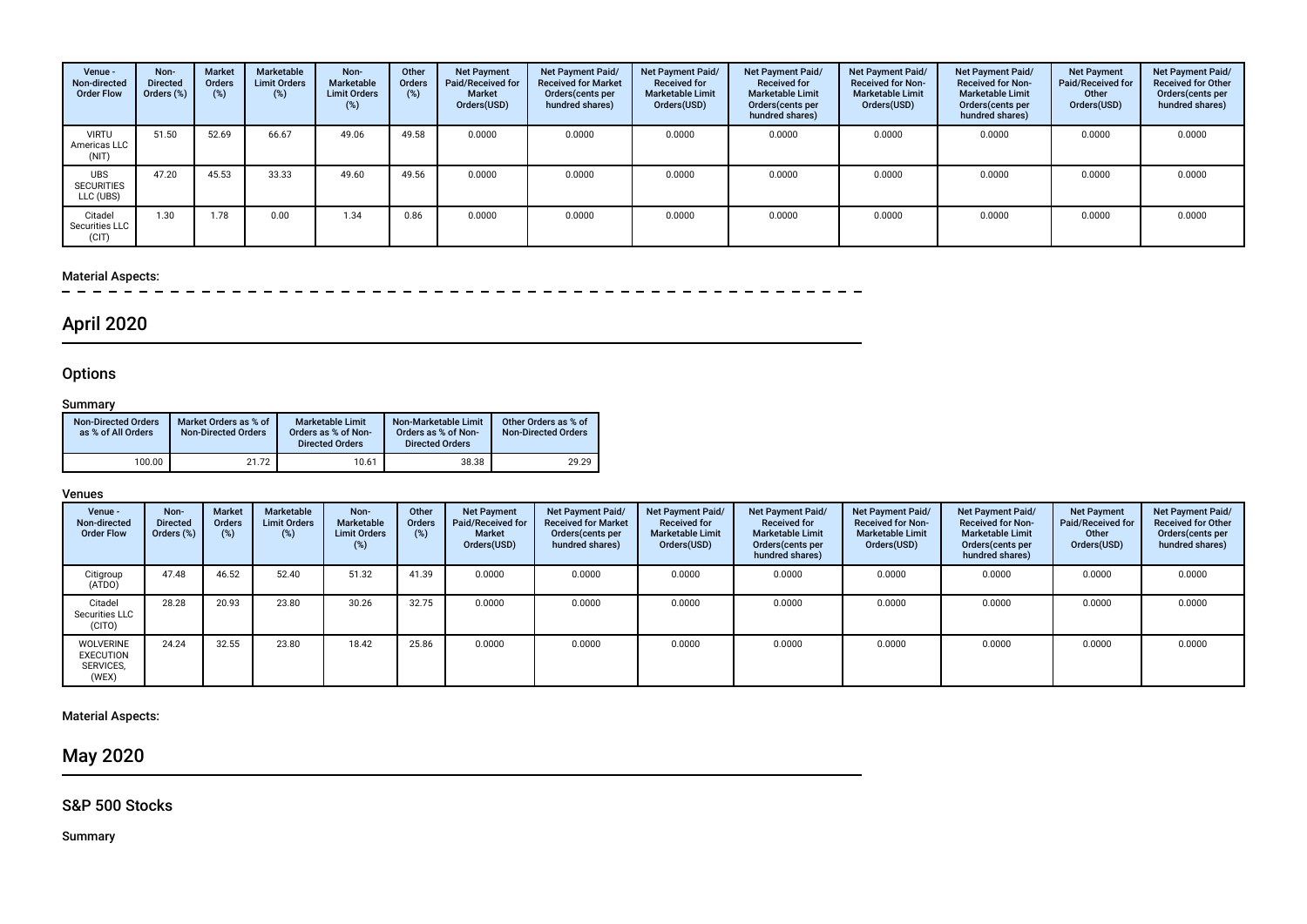| <b>Non-Directed Orders</b><br>as % of All Orders | Market Orders as % of<br><b>Non-Directed Orders</b> | Marketable Limit<br>Orders as % of Non-<br><b>Directed Orders</b> | Non-Marketable Limit<br>Orders as % of Non-<br><b>Directed Orders</b> | Other Orders as % of<br><b>Non-Directed Orders</b> |
|--------------------------------------------------|-----------------------------------------------------|-------------------------------------------------------------------|-----------------------------------------------------------------------|----------------------------------------------------|
| 100.00                                           | 41.94                                               | 6.45                                                              | 34.77                                                                 | 16.85                                              |

#### Venues

| Venue -<br>Non-directed<br><b>Order Flow</b> | Non-<br><b>Directed</b><br>Orders (%) | Market<br><b>Orders</b><br>(%) | Marketable<br><b>Limit Orders</b><br>(%) | Non-<br>Marketable<br><b>Limit Orders</b><br>(%) | Other<br>Orders<br>(%) | <b>Net Payment</b><br>Paid/Received for<br><b>Market</b><br>Orders(USD) | <b>Net Payment Paid/</b><br><b>Received for Market</b><br>Orders (cents per<br>hundred shares) | Net Payment Paid/<br><b>Received for</b><br><b>Marketable Limit</b><br>Orders(USD) | <b>Net Payment Paid/</b><br><b>Received for</b><br><b>Marketable Limit</b><br>Orders(cents per<br>hundred shares) | <b>Net Payment Paid/</b><br><b>Received for Non-</b><br><b>Marketable Limit</b><br>Orders(USD) | Net Payment Paid/<br><b>Received for Non-</b><br><b>Marketable Limit</b><br>Orders(cents per<br>hundred shares) | <b>Net Payment</b><br>Paid/Received for<br>Other<br>Orders(USD) | <b>Net Payment Paid/</b><br><b>Received for Other</b><br>Orders (cents per<br>hundred shares) |
|----------------------------------------------|---------------------------------------|--------------------------------|------------------------------------------|--------------------------------------------------|------------------------|-------------------------------------------------------------------------|------------------------------------------------------------------------------------------------|------------------------------------------------------------------------------------|-------------------------------------------------------------------------------------------------------------------|------------------------------------------------------------------------------------------------|-----------------------------------------------------------------------------------------------------------------|-----------------------------------------------------------------|-----------------------------------------------------------------------------------------------|
| <b>VIRTU</b><br>Americas LLC<br>(NIT)        | 77.43                                 | 82.92                          | 94.45                                    | 75.27                                            | 61.71                  | 0.0000                                                                  | 0.0000                                                                                         | 0.0000                                                                             | 0.0000                                                                                                            | 0.0000                                                                                         | 0.0000                                                                                                          | 0.0000                                                          | 0.0000                                                                                        |
| <b>UBS</b><br><b>SECURITIES</b><br>LLC (UBS) | 11.46                                 | 6.83                           | 0.00                                     | 10.30                                            | 29.78                  | 0.0000                                                                  | 0.0000                                                                                         | 0.0000                                                                             | 0.0000                                                                                                            | 0.0000                                                                                         | 0.0000                                                                                                          | 0.0000                                                          | 0.0000                                                                                        |
| Citadel<br>Securities LLC<br>(CIT)           | 11.11                                 | 10.25                          | 5.55                                     | 14.43                                            | 8.51                   | 0.0000                                                                  | 0.0000                                                                                         | 0.0000                                                                             | 0.0000                                                                                                            | 0.0000                                                                                         | 0.0000                                                                                                          | 0.0000                                                          | 0.0000                                                                                        |

#### Material Aspects:

 $\equiv$  $\sim$   $-$ 

# May 2020

### Non-S&P 500 Stocks

#### Summary

| <b>Non-Directed Orders</b><br>as % of All Orders | Market Orders as % of<br><b>Non-Directed Orders</b> | <b>Marketable Limit</b><br>Orders as % of Non-<br><b>Directed Orders</b> | Non-Marketable Limit<br>Orders as % of Non-<br><b>Directed Orders</b> | Other Orders as % of<br><b>Non-Directed Orders</b> |
|--------------------------------------------------|-----------------------------------------------------|--------------------------------------------------------------------------|-----------------------------------------------------------------------|----------------------------------------------------|
| 100.00                                           | 47.11                                               | 5.91                                                                     | 35.03                                                                 | 11.95                                              |

#### Venues

| Venue -<br>Non-directed<br><b>Order Flow</b> | Non-<br><b>Directed</b><br>Orders (%) | <b>Market</b><br><b>Orders</b><br>(%) | Marketable<br><b>Limit Orders</b><br>(%) | Non-<br>Marketable<br><b>Limit Orders</b><br>$(\%)$ | Other<br><b>Orders</b><br>(%) | <b>Net Payment</b><br>Paid/Received for<br>Market<br>Orders(USD) | <b>Net Payment Paid/</b><br><b>Received for Market</b><br>Orders (cents per<br>hundred shares) | <b>Net Payment Paid/</b><br><b>Received for</b><br><b>Marketable Limit</b><br>Orders(USD) | Net Payment Paid/<br><b>Received for</b><br><b>Marketable Limit</b><br>Orders(cents per<br>hundred shares) | Net Payment Paid/<br><b>Received for Non-</b><br><b>Marketable Limit</b><br>Orders(USD) | Net Payment Paid/<br><b>Received for Non-</b><br><b>Marketable Limit</b><br>Orders(cents per<br>hundred shares) | <b>Net Payment</b><br>Paid/Received for<br>Other<br>Orders(USD) | <b>Net Payment Paid/</b><br><b>Received for Other</b><br>Orders (cents per<br>hundred shares) |
|----------------------------------------------|---------------------------------------|---------------------------------------|------------------------------------------|-----------------------------------------------------|-------------------------------|------------------------------------------------------------------|------------------------------------------------------------------------------------------------|-------------------------------------------------------------------------------------------|------------------------------------------------------------------------------------------------------------|-----------------------------------------------------------------------------------------|-----------------------------------------------------------------------------------------------------------------|-----------------------------------------------------------------|-----------------------------------------------------------------------------------------------|
| <b>VIRTU</b><br>Americas LLC<br>(NIT)        | 52.49                                 | 55.00                                 | 59.10                                    | 44.06                                               | 64.05                         | 0.0000                                                           | 0.0000                                                                                         | 0.0000                                                                                    | 0.0000                                                                                                     | 0.0000                                                                                  | 0.0000                                                                                                          | 0.0000                                                          | 0.0000                                                                                        |
| <b>UBS</b><br><b>SECURITIES</b><br>LLC (UBS) | 45.50                                 | 44.72                                 | 38.63                                    | 51.35                                               | 34.83                         | 0.0000                                                           | 0.0000                                                                                         | 0.0000                                                                                    | 0.0000                                                                                                     | 0.0000                                                                                  | 0.0000                                                                                                          | 0.0000                                                          | 0.0000                                                                                        |
| Citadel<br>Securities LLC<br>(CIT)           | 2.01                                  | 0.28                                  | 2.27                                     | 4.59                                                | 1.12                          | 0.0000                                                           | 0.0000                                                                                         | 0.0000                                                                                    | 0.0000                                                                                                     | 0.0000                                                                                  | 0.0000                                                                                                          | 0.0000                                                          | 0.0000                                                                                        |

### Material Aspects:

 $\frac{1}{2}$  $\sim$  $\sim$  $\sim$  $\sim$  $\overline{\phantom{0}}$  $\sim$  $-$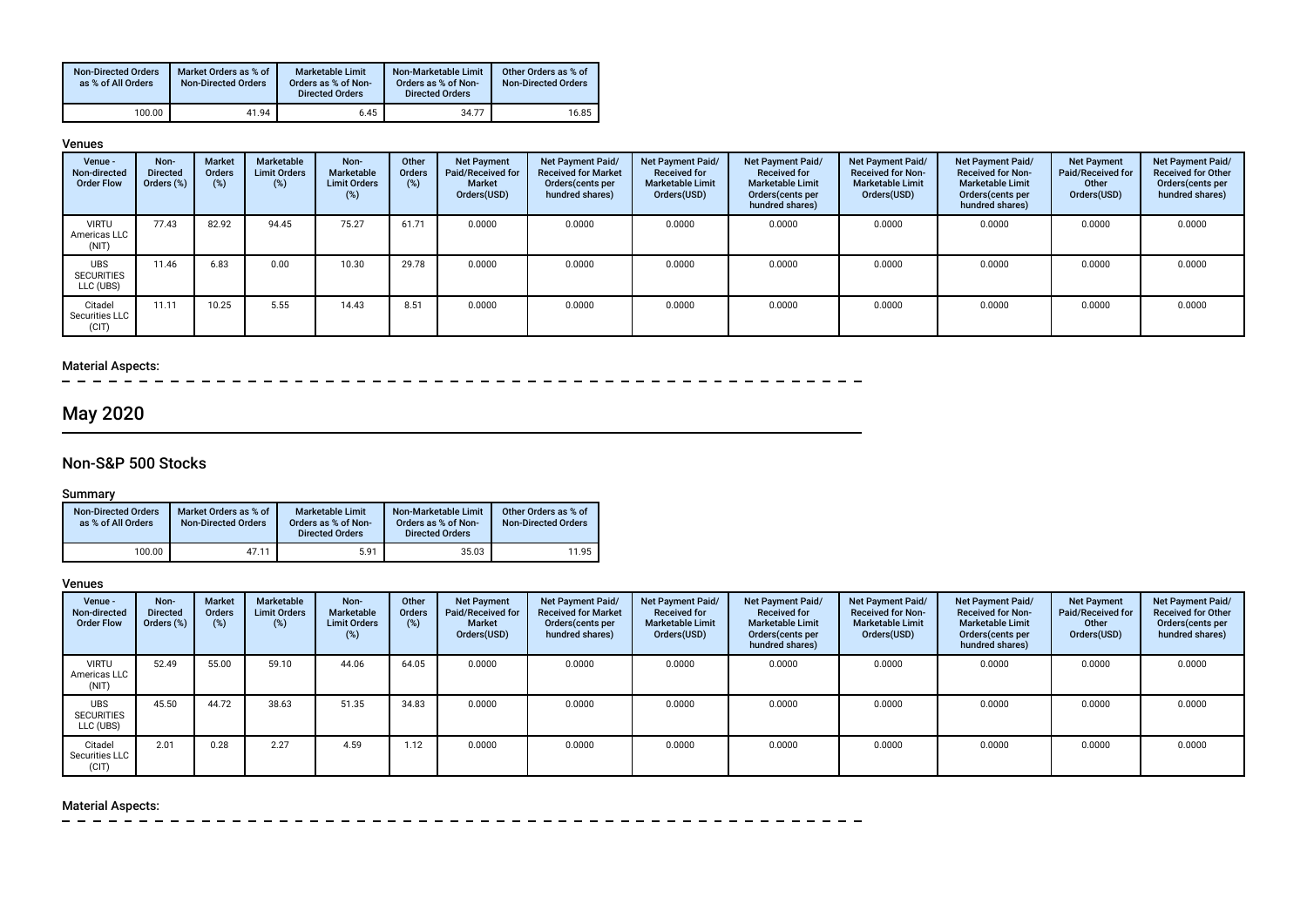### **Options**

#### Summary

| <b>Non-Directed Orders</b><br>as % of All Orders | Market Orders as % of<br><b>Non-Directed Orders</b> | Marketable Limit<br>Orders as % of Non-<br><b>Directed Orders</b> | Non-Marketable Limit<br>Orders as % of Non-<br><b>Directed Orders</b> | Other Orders as % of<br><b>Non-Directed Orders</b> |
|--------------------------------------------------|-----------------------------------------------------|-------------------------------------------------------------------|-----------------------------------------------------------------------|----------------------------------------------------|
| 100.00                                           | 33.12                                               | 10.83                                                             | 30.57                                                                 | 25.48                                              |

#### Venues

| Venue -<br>Non-directed<br><b>Order Flow</b>        | Non-<br><b>Directed</b><br>Orders (%) | <b>Market</b><br><b>Orders</b><br>(%) | Marketable<br><b>Limit Orders</b><br>(%) | Non-<br><b>Marketable</b><br><b>Limit Orders</b><br>(%) | Other<br>Orders | <b>Net Payment</b><br>Paid/Received for<br>Market<br>Orders(USD) | Net Payment Paid/<br><b>Received for Market</b><br>Orders(cents per<br>hundred shares) | <b>Net Payment Paid/</b><br><b>Received for</b><br><b>Marketable Limit</b><br>Orders(USD) | Net Payment Paid/<br><b>Received for</b><br><b>Marketable Limit</b><br>Orders(cents per<br>hundred shares) | Net Payment Paid/<br><b>Received for Non-</b><br><b>Marketable Limit</b><br>Orders(USD) | Net Payment Paid/<br><b>Received for Non-</b><br><b>Marketable Limit</b><br>Orders (cents per<br>hundred shares) | <b>Net Payment</b><br><b>Paid/Received for</b><br>Other<br>Orders(USD) | Net Payment Paid/<br><b>Received for Other</b><br>Orders(cents per<br>hundred shares) |
|-----------------------------------------------------|---------------------------------------|---------------------------------------|------------------------------------------|---------------------------------------------------------|-----------------|------------------------------------------------------------------|----------------------------------------------------------------------------------------|-------------------------------------------------------------------------------------------|------------------------------------------------------------------------------------------------------------|-----------------------------------------------------------------------------------------|------------------------------------------------------------------------------------------------------------------|------------------------------------------------------------------------|---------------------------------------------------------------------------------------|
| Citigroup<br>(ATDO)                                 | 45.23                                 | 51.93                                 | 41.19                                    | 39.59                                                   | 45.00           | 0.0000                                                           | 0.0000                                                                                 | 0.0000                                                                                    | 0.0000                                                                                                     | 0.0000                                                                                  | 0.0000                                                                                                           | 0.0000                                                                 | 0.0000                                                                                |
| Citadel<br>Securities LLC<br>(CITO)                 | 35.03                                 | 32.69                                 | 35.29                                    | 35.41                                                   | 37.50           | 0.0000                                                           | 0.0000                                                                                 | 0.0000                                                                                    | 0.0000                                                                                                     | 0.0000                                                                                  | 0.0000                                                                                                           | 0.0000                                                                 | 0.0000                                                                                |
| WOLVERINE<br><b>EXECUTION</b><br>SERVICES.<br>(WEX) | 19.74                                 | 15.38                                 | 23.52                                    | 25.00                                                   | 17.50           | 0.0000                                                           | 0.0000                                                                                 | 0.0000                                                                                    | 0.0000                                                                                                     | 0.0000                                                                                  | 0.0000                                                                                                           | 0.0000                                                                 | 0.0000                                                                                |

### Material Aspects:

## June 2020

### S&P 500 Stocks

#### Summary

| <b>Non-Directed Orders</b><br>as % of All Orders | Market Orders as % of<br><b>Non-Directed Orders</b> | <b>Marketable Limit</b><br>Orders as % of Non-<br><b>Directed Orders</b> | Non-Marketable Limit<br>Orders as % of Non-<br><b>Directed Orders</b> | Other Orders as % of<br><b>Non-Directed Orders</b> |
|--------------------------------------------------|-----------------------------------------------------|--------------------------------------------------------------------------|-----------------------------------------------------------------------|----------------------------------------------------|
| 100.00                                           | 46.65                                               | 2.92                                                                     | 37.61                                                                 | 12.83                                              |

#### Venues

| Venue -<br>Non-directed<br><b>Order Flow</b> | Non-<br><b>Directed</b><br>Orders (%) | <b>Market</b><br><b>Orders</b><br>$(\%)$ | Marketable<br><b>Limit Orders</b><br>(%) | Non-<br>Marketable<br><b>Limit Orders</b><br>$(\%)$ | Other<br><b>Orders</b><br>(%) | <b>Net Payment</b><br>Paid/Received for<br><b>Market</b><br>Orders(USD) | Net Payment Paid/<br><b>Received for Market</b><br>Orders (cents per<br>hundred shares) | <b>Net Payment Paid/</b><br><b>Received for</b><br><b>Marketable Limit</b><br>Orders(USD) | Net Payment Paid/<br><b>Received for</b><br><b>Marketable Limit</b><br>Orders(cents per<br>hundred shares) | Net Payment Paid/<br><b>Received for Non-</b><br><b>Marketable Limit</b><br>Orders(USD) | Net Payment Paid/<br><b>Received for Non-</b><br><b>Marketable Limit</b><br>Orders(cents per<br>hundred shares) | <b>Net Payment</b><br>Paid/Received for<br>Other<br>Orders(USD) | Net Payment Paid/<br><b>Received for Other</b><br>Orders(cents per<br>hundred shares) |
|----------------------------------------------|---------------------------------------|------------------------------------------|------------------------------------------|-----------------------------------------------------|-------------------------------|-------------------------------------------------------------------------|-----------------------------------------------------------------------------------------|-------------------------------------------------------------------------------------------|------------------------------------------------------------------------------------------------------------|-----------------------------------------------------------------------------------------|-----------------------------------------------------------------------------------------------------------------|-----------------------------------------------------------------|---------------------------------------------------------------------------------------|
| <b>VIRTU</b><br>Americas LLC<br>(NIT)        | 75.81                                 | 76.25                                    | 90.00                                    | 75.98                                               | 70.46                         | 0.0000                                                                  | 0.0000                                                                                  | 0.0000                                                                                    | 0.0000                                                                                                     | 0.0000                                                                                  | 0.0000                                                                                                          | 0.0000                                                          | 0.0000                                                                                |
| Citadel<br>Securities LLC<br>(CIT)           | 12.53                                 | 15.00                                    | 10.00                                    | 10.85                                               | 9.09                          | 0.0000                                                                  | 0.0000                                                                                  | 0.0000                                                                                    | 0.0000                                                                                                     | 0.0000                                                                                  | 0.0000                                                                                                          | 0.0000                                                          | 0.0000                                                                                |
| <b>UBS</b><br><b>SECURITIES</b>              | 11.66                                 | 8.75                                     | 0.00                                     | 13.17                                               | 20.45                         | 0.0000                                                                  | 0.0000                                                                                  | 0.0000                                                                                    | 0.0000                                                                                                     | 0.0000                                                                                  | 0.0000                                                                                                          | 0.0000                                                          | 0.0000                                                                                |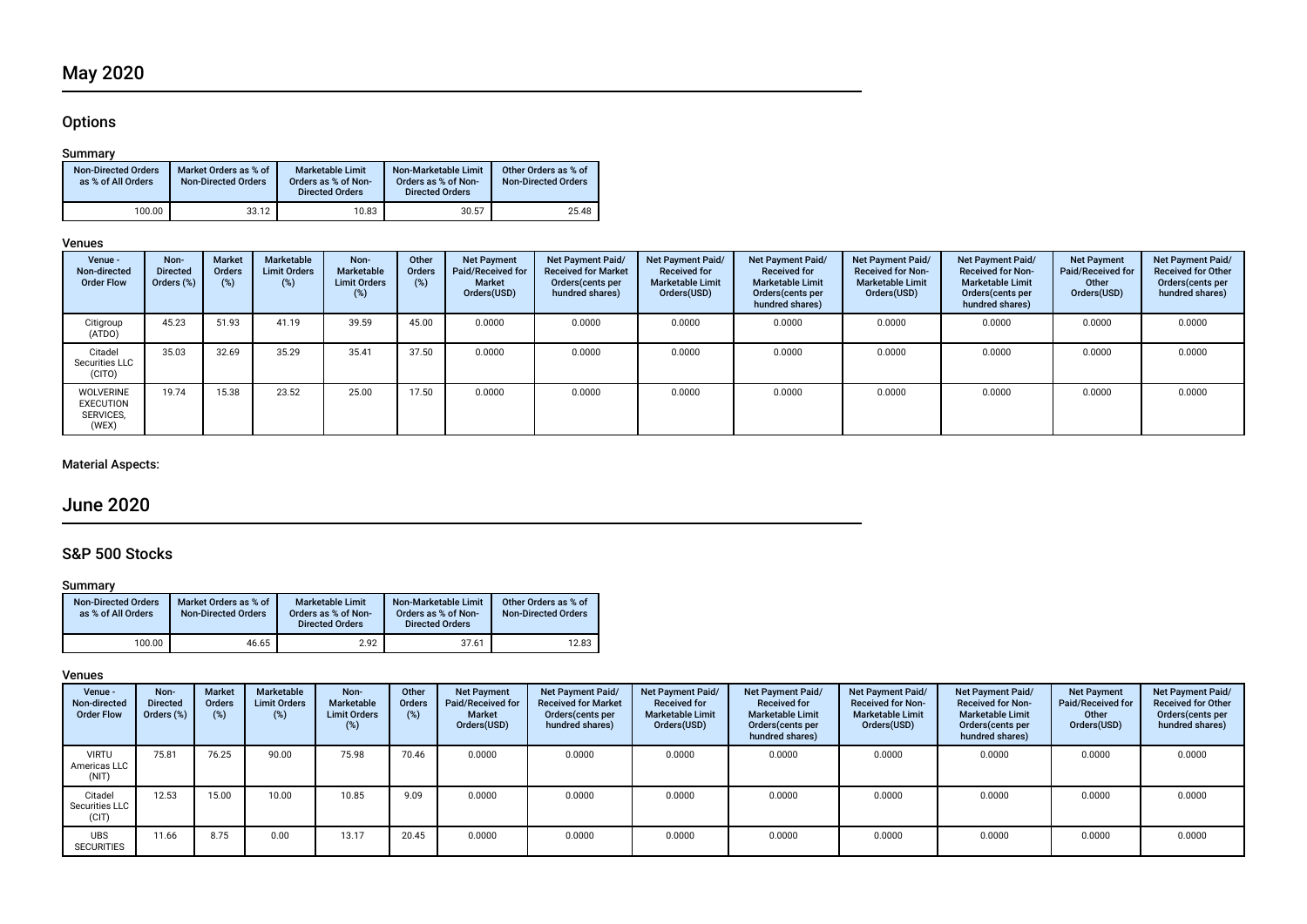| Venue -<br>Non-directed<br><b>Order Flow</b> | Non-<br><b>Directed</b><br>Orders (%) | <b>Market</b><br><b>Orders</b><br>(9) | Marketable<br><b>Limit Orders</b><br>(%) | Non-<br><b>Marketable</b><br><b>Limit Orders</b> | Other<br><b>Orders</b> | <b>Net Payment</b><br>Paid/Received for<br><b>Market</b><br>Orders(USD) | <b>Net Payment Paid/</b><br><b>Received for Market</b><br>Orders (cents per<br>hundred shares) | <b>Net Payment Paid/</b><br><b>Received for</b><br><b>Marketable Limit</b><br>Orders(USD) | <b>Net Payment Paid/</b><br><b>Received for</b><br><b>Marketable Limit</b><br>Orders(cents per<br>hundred shares) | <b>Net Payment Paid/</b><br><b>Received for Non-</b><br><b>Marketable Limit</b><br>Orders(USD) | <b>Net Payment Paid/</b><br><b>Received for Non-</b><br><b>Marketable Limit</b><br>Orders (cents per<br>hundred shares) | Net Payment<br><b>Paid/Received for</b><br>Other<br>Orders(USD) | <b>Net Payment Paid/</b><br><b>Received for Other</b><br>Orders(cents per<br>hundred shares) |
|----------------------------------------------|---------------------------------------|---------------------------------------|------------------------------------------|--------------------------------------------------|------------------------|-------------------------------------------------------------------------|------------------------------------------------------------------------------------------------|-------------------------------------------------------------------------------------------|-------------------------------------------------------------------------------------------------------------------|------------------------------------------------------------------------------------------------|-------------------------------------------------------------------------------------------------------------------------|-----------------------------------------------------------------|----------------------------------------------------------------------------------------------|
| LLC (UBS)                                    |                                       |                                       |                                          |                                                  |                        |                                                                         |                                                                                                |                                                                                           |                                                                                                                   |                                                                                                |                                                                                                                         |                                                                 |                                                                                              |

#### Material Aspects:

 $\sim$ 

## June 2020

### Non-S&P 500 Stocks

#### Summary

| <b>Non-Directed Orders</b><br>as % of All Orders | Market Orders as % of<br><b>Non-Directed Orders</b> | <b>Marketable Limit</b><br>Orders as % of Non-<br><b>Directed Orders</b> | Non-Marketable Limit<br>Orders as % of Non-<br><b>Directed Orders</b> | Other Orders as % of<br><b>Non-Directed Orders</b> |
|--------------------------------------------------|-----------------------------------------------------|--------------------------------------------------------------------------|-----------------------------------------------------------------------|----------------------------------------------------|
| 100.00                                           | 37.54                                               | 8.54                                                                     | 44.40                                                                 | 9.52                                               |

#### Venues

| Venue -<br>Non-directed<br><b>Order Flow</b> | Non-<br><b>Directed</b><br>Orders (%) | <b>Market</b><br><b>Orders</b><br>$(\%)$ | Marketable<br><b>Limit Orders</b><br>(%) | Non-<br>Marketable<br><b>Limit Orders</b><br>$(\%)$ | Other<br><b>Orders</b><br>(%) | <b>Net Payment</b><br>Paid/Received for<br>Market<br>Orders(USD) | <b>Net Payment Paid/</b><br><b>Received for Market</b><br>Orders (cents per<br>hundred shares) | <b>Net Payment Paid/</b><br><b>Received for</b><br><b>Marketable Limit</b><br>Orders(USD) | <b>Net Payment Paid/</b><br><b>Received for</b><br><b>Marketable Limit</b><br>Orders (cents per<br>hundred shares) | Net Payment Paid/<br><b>Received for Non-</b><br><b>Marketable Limit</b><br>Orders(USD) | Net Payment Paid/<br><b>Received for Non-</b><br><b>Marketable Limit</b><br>Orders (cents per<br>hundred shares) | <b>Net Payment</b><br>Paid/Received for<br>Other<br>Orders(USD) | Net Payment Paid/<br><b>Received for Other</b><br>Orders (cents per<br>hundred shares) |
|----------------------------------------------|---------------------------------------|------------------------------------------|------------------------------------------|-----------------------------------------------------|-------------------------------|------------------------------------------------------------------|------------------------------------------------------------------------------------------------|-------------------------------------------------------------------------------------------|--------------------------------------------------------------------------------------------------------------------|-----------------------------------------------------------------------------------------|------------------------------------------------------------------------------------------------------------------|-----------------------------------------------------------------|----------------------------------------------------------------------------------------|
| <b>VIRTU</b><br>Americas LLC<br>(NIT)        | 52.39                                 | 54.86                                    | 44.26                                    | 52.06                                               | 51.48                         | 0.0000                                                           | 0.0000                                                                                         | 0.0000                                                                                    | 0.0000                                                                                                             | 0.0000                                                                                  | 0.0000                                                                                                           | 0.0000                                                          | 0.0000                                                                                 |
| <b>UBS</b><br><b>SECURITIES</b><br>LLC (UBS) | 46.91                                 | 44.77                                    | 55.74                                    | 47.00                                               | 47.05                         | 0.0000                                                           | 0.0000                                                                                         | 0.0000                                                                                    | 0.0000                                                                                                             | 0.0000                                                                                  | 0.0000                                                                                                           | 0.0000                                                          | 0.0000                                                                                 |
| Citadel<br>Securities LLC<br>(CIT)           | 0.70                                  | 0.37                                     | 0.00                                     | 0.94                                                | 1.47                          | 0.0000                                                           | 0.0000                                                                                         | 0.0000                                                                                    | 0.0000                                                                                                             | 0.0000                                                                                  | 0.0000                                                                                                           | 0.0000                                                          | 0.0000                                                                                 |

# Material Aspects:<br> $- - - - - -$

 $\sim$ 

## June 2020

### **Options**

#### Summary

| <b>Non-Directed Orders</b><br>as % of All Orders | Market Orders as % of<br><b>Non-Directed Orders</b> | Marketable Limit<br>Orders as % of Non-<br><b>Directed Orders</b> | Non-Marketable Limit<br>Orders as % of Non-<br><b>Directed Orders</b> | Other Orders as % of<br><b>Non-Directed Orders</b> |
|--------------------------------------------------|-----------------------------------------------------|-------------------------------------------------------------------|-----------------------------------------------------------------------|----------------------------------------------------|
| 100.00                                           | 23.21                                               | 9.38                                                              | 39.73                                                                 | 27.68                                              |

Venues